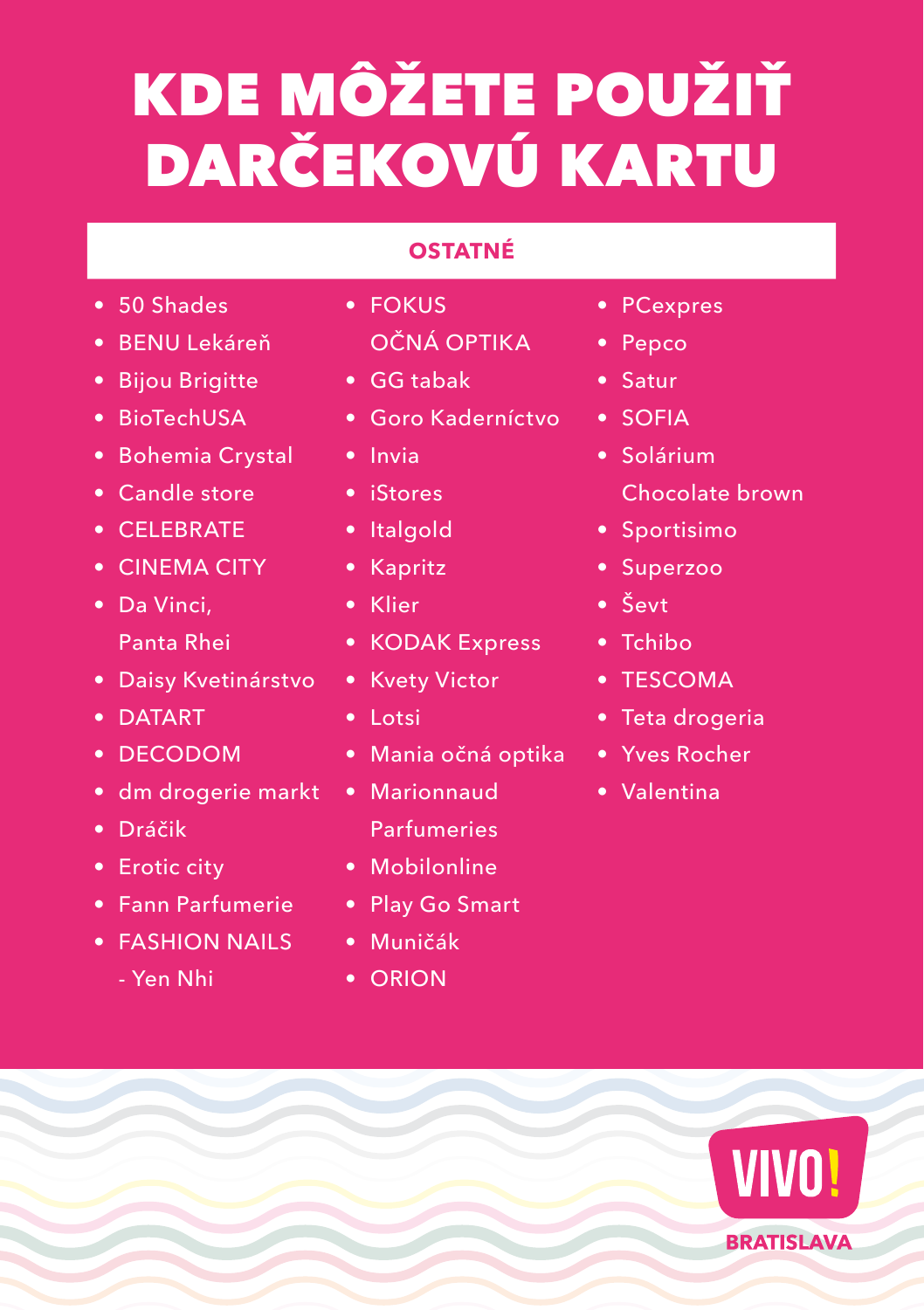# KDE MÔŽETE POUŽIŤ DARČEKOVÚ KARTU

#### **MÓDA**

- 7camicie
- ALPINE PRO
- Arena
- Attractiv
- BBALLTOWN
- • Baťa
- Bepon
- CIPO a BAXX
- CROPP
- Desigual, Tom Tailor, Mustang
- Favab
- FUSAKLE
- H&M
- House
- LaVale
- LEVI´s STORE
- LINDEX
- Max Leather
- Mohito
- • Najlepšie čiapky a klobúky
- Orsay
- Pepco
- Reserved
- s.Oliver
- Sinsay
- • Tommy Hilfiger, Hilfiger Denim, G-STAR, Diesel
- VDR
- VIBE store
- Yaya